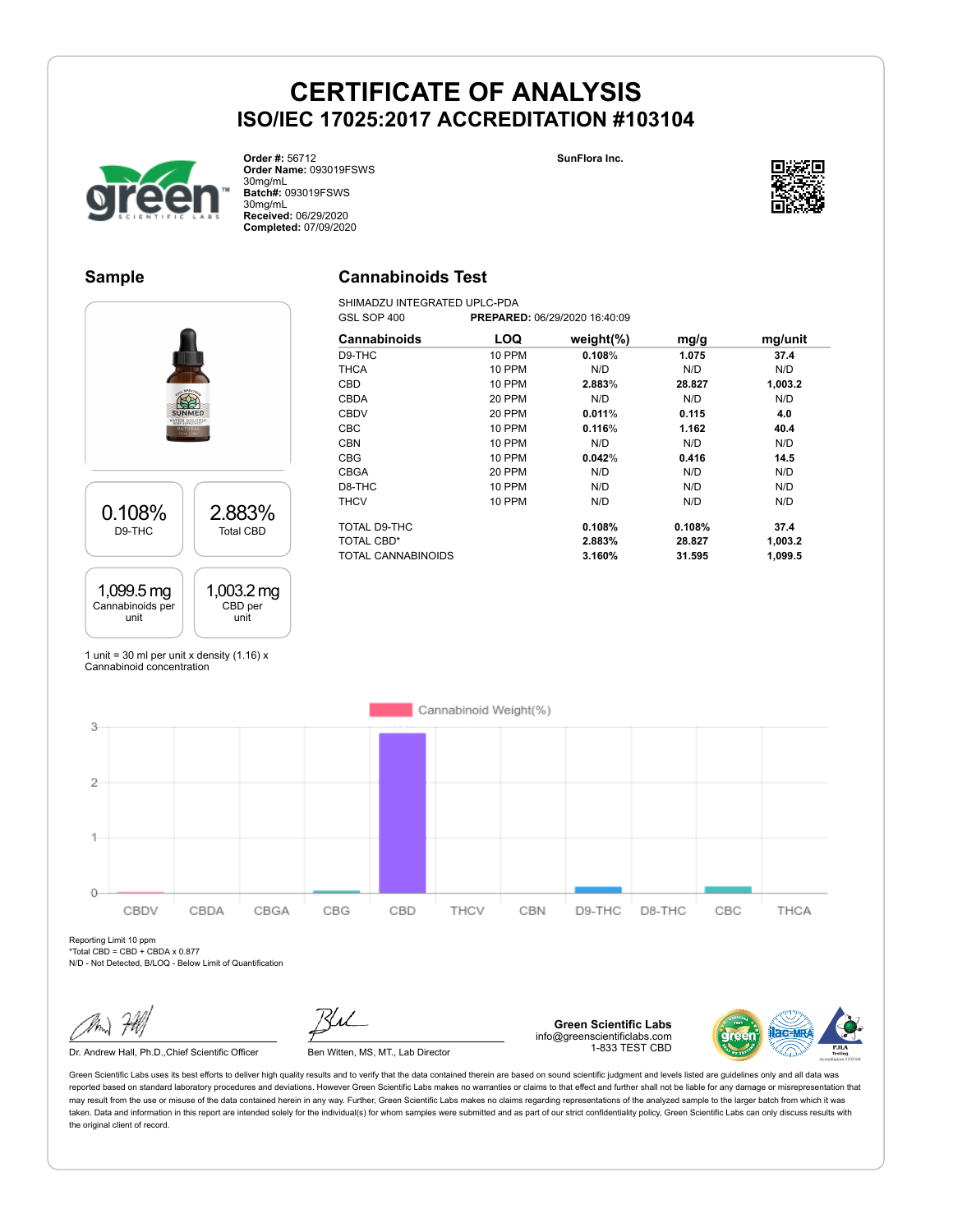

**Order #:** 56712 **Order Name:** 093019FSWS 30mg/mL **Batch#:** 093019FSWS 30mg/mL **Received:** 06/29/2020 **Completed:** 07/09/2020

## **TERPENES: TOTAL (0.026%)**

Headspace GCMS - Shimadzu GCMS QP2020 with HS20

| <b>Terpene</b>  | Results (%) |         | $\textsf{LOQ}$ (%) $\textsf{LOD}$ (%) |
|-----------------|-------------|---------|---------------------------------------|
| ALPHA-BISABOLOL | 0.009%      | 0.0067% | 0.0063%                               |
| ALPHA-PINENE    | B/LOQ       | 0.0067% | 0.0063%                               |
| BETA-MYRCENE    | B/LOQ       | 0.0067% | 0.0063%                               |
| CARYOPHYLLENE   | B/LOQ       | 0.0067% | 0.0063%                               |
| <b>HUMULENE</b> | B/LOQ       | 0.0067% | 0.0063%                               |
| <b>LIMONENE</b> | B/LOQ       | 0.0067% | 0.0063%                               |



**SunFlora Inc.**

**Prepared:** 06/29/2020 18:02:05



#### **Top Terpenes Results:**



#### **Tested for but not present:**

CAMPHENE, BETA-PINENE, 3-CARENE, ALPHA-TERPINENE, TRANS-BETA-OCIMENE, P-CYMENE, CIS-BETA-OCIMENE, EUCALYPTOL, GAMMA.-TERPINENE, TERPINOLENE, LINALOOL, ISOPULEGOL, GERANIOL, CIS-NEROLIDOL, TRANS-NEROLIDOL, GUAIOL, CARYOPHYLLENE OXIDE

Dr. Andrew Hall, Ph.D.,Chief Scientific Officer Ben Witten, MS, MT., Lab Director

**Green Scientific Labs** info@greenscientificlabs.com 1-833 TEST CBD

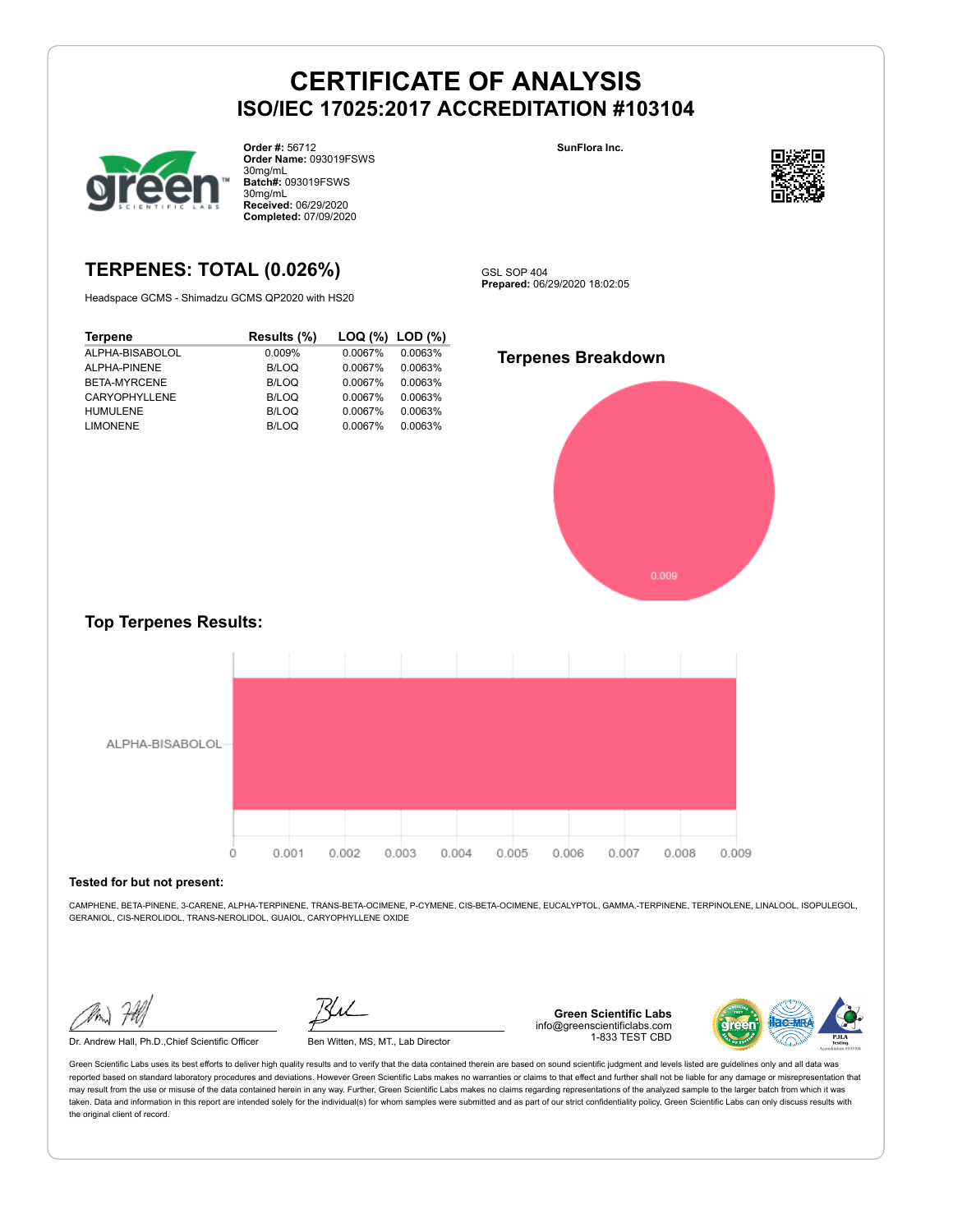**SunFlora Inc.**



**Order #:** 56712 **Order Name:** 093019FSWS 30mg/mL **Batch#:** 093019FSWS 30mg/mL **Received:** 06/29/2020 **Completed:** 07/09/2020

## **PESTICIDE ANALYSIS:**

GSL SOP 401 **PREPARED:** 06/29/2020 16:51:50

GCMS-MS - Shimadzu GCMS-TQ8040

| Pesticide           | <b>Action Level</b><br>(ppm) | Results<br>(ppm) | LOQ<br>(ppm) | LOD<br>(ppm) |
|---------------------|------------------------------|------------------|--------------|--------------|
| CAPTAN              | 3.000                        | N/D              | 0.003        | 0.001        |
| <b>CHLORDANE</b>    | 0.100                        | N/D              | 0.003        | 0.001        |
| <b>CHLORFENAPYR</b> | 0.100                        | N/D              | 0.003        | 0.001        |
| COUMAPHOS           | 0.100                        | N/D              | 0.003        | 0.001        |

| <b>Pesticide</b>        | <b>Action Level Results LOQ LOD</b><br>(ppm) | $(ppm)$ $(ppm)$ $(ppm)$ |       |       |
|-------------------------|----------------------------------------------|-------------------------|-------|-------|
| <b>CYFLUTHRIN</b>       | 1.000                                        | N/D.                    | 0.003 | 0.001 |
| <b>CYPERMETHRIN</b>     | 1.000                                        | N/D.                    | 0.003 | 0.001 |
| PENTACHLORONITROBENZENE | 0.200                                        | N/D                     | 0.003 | 0.001 |

LCMS-MS - Shimadzu LCMS-8060

| <b>Pesticide</b>           | <b>Action Level</b> | <b>Results</b> | LOQ   | <b>LOD</b> |
|----------------------------|---------------------|----------------|-------|------------|
|                            | (ppm)               | (ppm)          | (ppm) | (ppm)      |
| <b>ABAMECTIN B1A</b>       | 0.300               | N/D            | 0.005 | 0.001      |
| <b>ACEPHATE</b>            | 3.000               | N/D            | 0.001 | 0.001      |
| <b>ACEQUINOCYL</b>         | 2.000               | N/D            | 0.001 | 0.001      |
| <b>ACETAMIPRID</b>         | 3.000               | N/D            | 0.005 | 0.001      |
| <b>ALDICARB</b>            | 0.100               | N/D            | 0.005 | 0.001      |
| <b>AZOXYSTROBIN</b>        | 3.000               | N/D            | 0.001 | 0.001      |
| <b>BIFENAZATE</b>          | 3.000               | N/D            | 0.005 | 0.001      |
| <b>BIFENTHRIN</b>          | 0.500               | N/D            | 0.005 | 0.001      |
| <b>BOSCALID</b>            | 3.000               | N/D            | 0.005 | 0.001      |
| CARBARYL                   | 0.500               | N/D            | 0.003 | 0.001      |
| CARBOFURAN                 | 0.100               | N/D            | 0.001 | 0.001      |
| <b>CHLORANTRANILIPROLE</b> | 3.000               | N/D            | 0.005 | 0.005      |
| CHLORMEQUAT                | 3.000               | N/D            | 0.025 | 0.025      |
| <b>CHLORIDE</b>            |                     |                |       |            |
| <b>CHLORPYRIFOS</b>        | 0.100               | N/D            | 0.001 | 0.001      |
| <b>CLOFENTEZINE</b>        | 0.500               | N/D            | 0.001 | 0.001      |
| <b>DAMINOZIDE</b>          | 0.100               | N/D            | 0.005 | 0.001      |
| <b>DIAZINON</b>            | 0.200               | N/D            | 0.001 | 0.001      |
| <b>DICHLORVOS</b>          | 0.100               | N/D            | 0.005 | 0.001      |
| <b>DIMETHOATE</b>          | 0.100               | N/D            | 0.001 | 0.001      |
| <b>DIMETHOMORPH</b>        | 3.000               | N/D            | 0.005 | 0.001      |
| <b>ETHOPROPHOS</b>         | 0.100               | N/D            | 0.001 | 0.001      |
| <b>ETOFENPROX</b>          | 0.100               | N/D            | 0.001 | 0.001      |
| <b>ETOXAZOLE</b>           | 1.500               | N/D            | 0.010 | 0.005      |
| <b>FENHEXAMID</b>          | 3.000               | N/D            | 0.005 | 0.001      |
| <b>FENOXYCARB</b>          | 0.100               | N/D            | 0.005 | 0.001      |
| <b>FENPYROXIMATE</b>       | 2.000               | N/D            | 0.001 | 0.001      |
| <b>FIPRONIL</b>            | 0.100               | N/D            | 0.003 | 0.001      |
| <b>FLONICAMID</b>          | 2.000               | N/D            | 0.025 | 0.010      |
| <b>FLUDIOXONIL</b>         | 3.000               | N/D            | 0.003 | 0.001      |
| <b>HEXYTHIAZOX</b>         | 2.000               | N/D            | 0.005 | 0.001      |
| <b>IMAZALIL</b>            | 0.100               | N/D            | 0.005 | 0.001      |
|                            |                     |                |       |            |

| Pesticide              | <b>Action Level</b> | <b>Results</b> | LOQ   | LOD   |
|------------------------|---------------------|----------------|-------|-------|
|                        | (ppm)               | (ppm)          | (ppm) | (ppm) |
| <b>IMIDACLOPRID</b>    | 3.000               | N/D            | 0.005 | 0.001 |
| KRESOXIM-METHYL        | 1.000               | N/D            | 0.010 | 0.005 |
| <b>MALATHION</b>       | 2.000               | N/D            | 0.005 | 0.001 |
| METALAXYL              | 3.000               | N/D            | 0.001 | 0.001 |
| <b>METHIOCARB</b>      | 0.100               | N/D            | 0.005 | 0.001 |
| <b>METHOMYL</b>        | 0.100               | N/D            | 0.001 | 0.001 |
| <b>MEVINPHOS</b>       | 0.100               | N/D            | 0.001 | 0.001 |
| <b>MYCLOBUTANIL</b>    | 3.000               | N/D            | 0.005 | 0.001 |
| <b>NALED</b>           | 0.500               | N/D            | 0.005 | 0.001 |
| <b>OXAMYL</b>          | 0.500               | N/D            | 0.001 | 0.001 |
| <b>PACLOBUTRAZOL</b>   | 0.100               | N/D            | 0.005 | 0.001 |
| <b>PERMETHRINS</b>     | 1.000               | N/D            | 0.005 | 0.001 |
| PHOSMET                | 0.200               | N/D            | 0.005 | 0.001 |
| <b>PIPERONYL</b>       | 3.000               | 0.012          | 0.001 | 0.001 |
| <b>BUTOXIDE</b>        |                     |                |       |       |
| <b>PRALLETHRIN</b>     | 0.400               | N/D            | 0.005 | 0.005 |
| <b>PROPICONAZOLE</b>   | 1.000               | N/D            | 0.010 | 0.005 |
| <b>PROPOXUR</b>        | 0.100               | N/D            | 0.001 | 0.001 |
| <b>PYRETHRINS</b>      | 1.000               | N/D            | 0.005 | 0.005 |
| (PYRETHRIN I)          |                     |                |       |       |
| <b>PYRIDABEN</b>       | 3.000               | N/D            | 0.005 | 0.001 |
| <b>SPINETORAM</b>      | 3.000               | N/D            | 0.001 | 0.001 |
| SPINOSAD               | 3.000               | N/D            | 0.001 | 0.001 |
| (SPINOSYN A)           |                     |                |       |       |
| SPINOSAD               | 3.000               | N/D            | 0.001 | 0.001 |
| (SPINOSYN D)           |                     |                |       |       |
| <b>SPIROMESIFEN</b>    | 3.000               | N/D            | 0.005 | 0.001 |
| SPIROTETRAMAT          | 3.000               | N/D            | 0.001 | 0.001 |
| SPIROXAMINE            | 0.100               | N/D            | 0.001 | 0.001 |
| <b>TEBUCONAZOLE</b>    | 1.000               | N/D            | 0.005 | 0.001 |
| <b>THIACLOPRID</b>     | 0.100               | N/D            | 0.001 | 0.001 |
| <b>THIAMETHOXAM</b>    | 1.000               | N/D            | 0.001 | 0.001 |
| <b>TRIFLOXYSTROBIN</b> | 3.000               | N/D            | 0.001 | 0.001 |

N/D = Not Detected, A/LOQ = Above LOQ Level, B/LOQ = Below LOQ Level, B/LOD = Below LOD Level

Dr. Andrew Hall, Ph.D., Chief Scientific Officer Ben Witten, MS, MT., Lab Director

**Green Scientific Labs** info@greenscientificlabs.com 1-833 TEST CBD

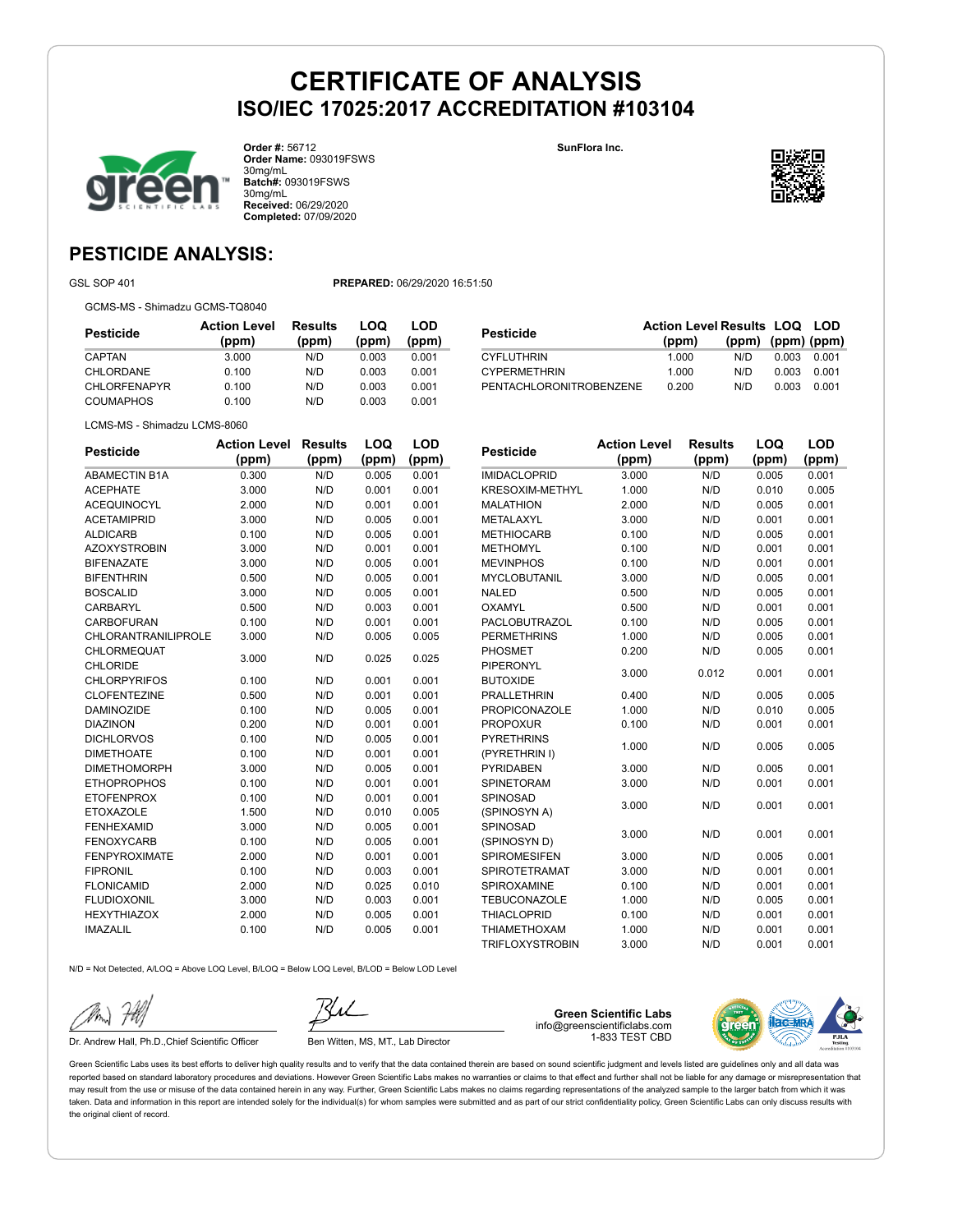

**Order #:** 56712 **Order Name:** 093019FSWS 30mg/mL **Batch#:** 093019FSWS 30mg/mL **Received:** 06/29/2020 **Completed:** 07/09/2020

**SunFlora Inc.**



## **RESIDUAL SOLVENTS:**

Headspace GCMS - Shimadzu GCMS QP2020 with HS20

GSL SOP 405 **Prepared:** 06/29/2020 18:06:34

| <b>Residual Solvent</b>   | <b>Action Level (ppm)</b> | Results (ppm) | LOQ (ppm) | LOD (ppm) |
|---------------------------|---------------------------|---------------|-----------|-----------|
| 1,1-DICHLOROETHENE        | 8                         | N/D           | 0.63      | 0.63      |
| 1,2- DICHLOROETHANE       | $\overline{2}$            | N/D           | 0.12      | 0.02      |
| <b>ACETONE</b>            | 5,000                     | 1,441         | 140       | 20        |
| <b>ACETONITRILE</b>       | 410                       | N/D           | 25        | 1         |
| <b>BENZENE</b>            |                           | N/D           |           | 0.5       |
| <b>BUTANE</b>             | 5,000                     | N/D           | 50        | 10        |
| <b>CHLOROFORM</b>         |                           | N/D           |           | 0.5       |
| CIS 1,2-DICHLOROETHENE    | 5                         | N/D           | 0.73      | 0.18      |
| <b>ETHANOL</b>            | 5,000                     | 201           | 140       | 20        |
| ETHYL ACETATE             | 5,000                     | N/D           | 140       | 20        |
| <b>ETHYL ETHER</b>        | 5,000                     | N/D           | 140       | 20        |
| ETHYLENE OXIDE            |                           | N/D           | $\Omega$  | 0         |
| <b>ISOPROPYL ALCOHOL</b>  | 5,000                     | N/D           | 140       | 20        |
| <b>METHANOL</b>           | 3,000                     | 145           | 100       | 20        |
| <b>METHYLENE CHLORIDE</b> | 125                       | N/D           | 0.15      | 0.15      |
| N-HEPTANE                 | 5,000                     | N/D           | 140       | 20        |
| N-HEXANE                  | 290                       | N/D           | 18        | 10        |
| <b>PENTANE</b>            | 5,000                     | N/D           | 140       | 20        |
| <b>PROPANE</b>            | 5,000                     | N/D           | 20        |           |
| <b>TOLUENE</b>            | 890                       | N/D           | 53        |           |
| TRANS 1,2-DICHLOROETHENE  | 5                         | N/D           | 0.73      | 0.18      |
| <b>TRICHLOROETHENE</b>    |                           | N/D           |           | 0.5       |
| <b>XYLENES</b>            | 150                       | N/D           | 130       | 20        |

Dr. Andrew Hall, Ph.D., Chief Scientific Officer Ben Witten, MS, MT., Lab Director

**Green Scientific Labs** info@greenscientificlabs.com 1-833 TEST CBD

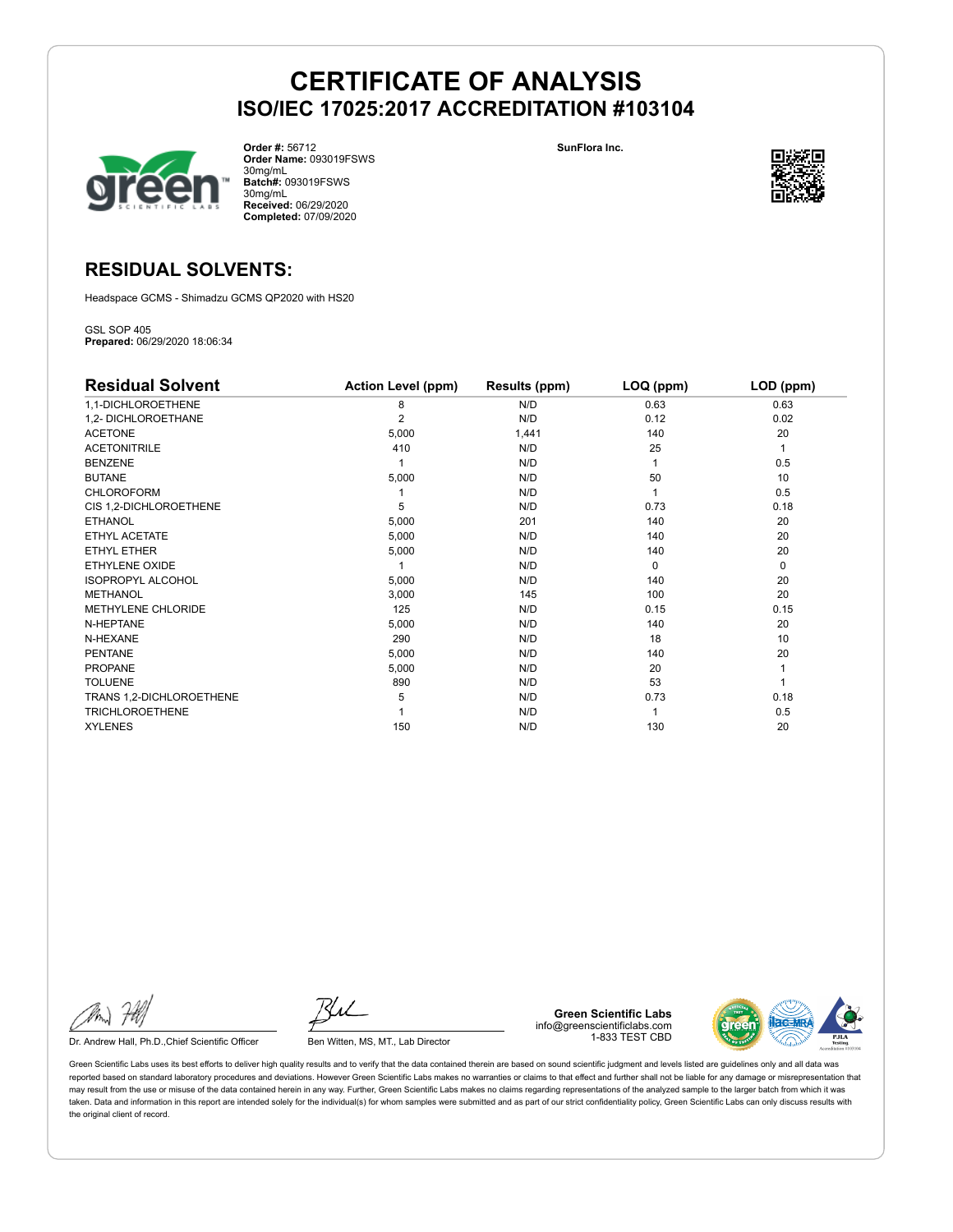

**Order #:** 56712 **Order Name:** 093019FSWS 30mg/mL **Batch#:** 093019FSWS 30mg/mL **Received:** 06/29/2020 **Completed:** 07/09/2020

**SunFlora Inc.**



#### **Microbial Analysis:**

**Microbial Analysis** GSL SOP 406

**Uploaded:** 07/07/2020 17:31:20

| PCR - Agilent AriaMX<br><b>Test</b> | Test Method<br><b>Used</b> | <b>Device Used</b> | LOD               | <b>Allowable Criteria</b> | Actual<br><b>Result</b>       | Pass/Fail   |
|-------------------------------------|----------------------------|--------------------|-------------------|---------------------------|-------------------------------|-------------|
| YEAST AND MOLD                      | USP 61/62+                 | <b>ARIAMX PCR</b>  | 363.05518 CFU/G** | 1.000                     | <b>BELOW</b>                  | <b>PASS</b> |
| PATHOGENIC E.COLI*                  | USP 61/62+                 | <b>ARIAMX PCR</b>  | 2 COPIES OF DNA   | PRESENCE / ABSENT         | THRESHOLD<br><b>BELOW LOD</b> | <b>PASS</b> |
| STEC E.COLI*                        | USP 61/62+                 | <b>ARIAMX PCR</b>  | 2 COPIES OF DNA   | <b>PRESENCE / ABSENT</b>  | <b>BELOW LOD</b>              | <b>PASS</b> |
| SALMONELLA*                         | USP 61/62+                 | <b>ARIAMX PCR</b>  | 5 COPIES OF DNA   | PRESENCE / ABSENT         | <b>BELOW LOD</b>              | <b>PASS</b> |

† USP 61 (enumeration of bacteria TAC, TYM, and ENT/Coliform), USP 62 (identifying specific species E.coli Aspergillus etc)

\* STEC and Salmonella run as Multiplex

\*\* CFU/g Calculation based on Select Category Type Gummy MIP/Extract Flower matrix

Dr. Andrew Hall, Ph.D., Chief Scientific Officer Ben Witten, MS, MT., Lab Director

**Green Scientific Labs** info@greenscientificlabs.com 1-833 TEST CBD